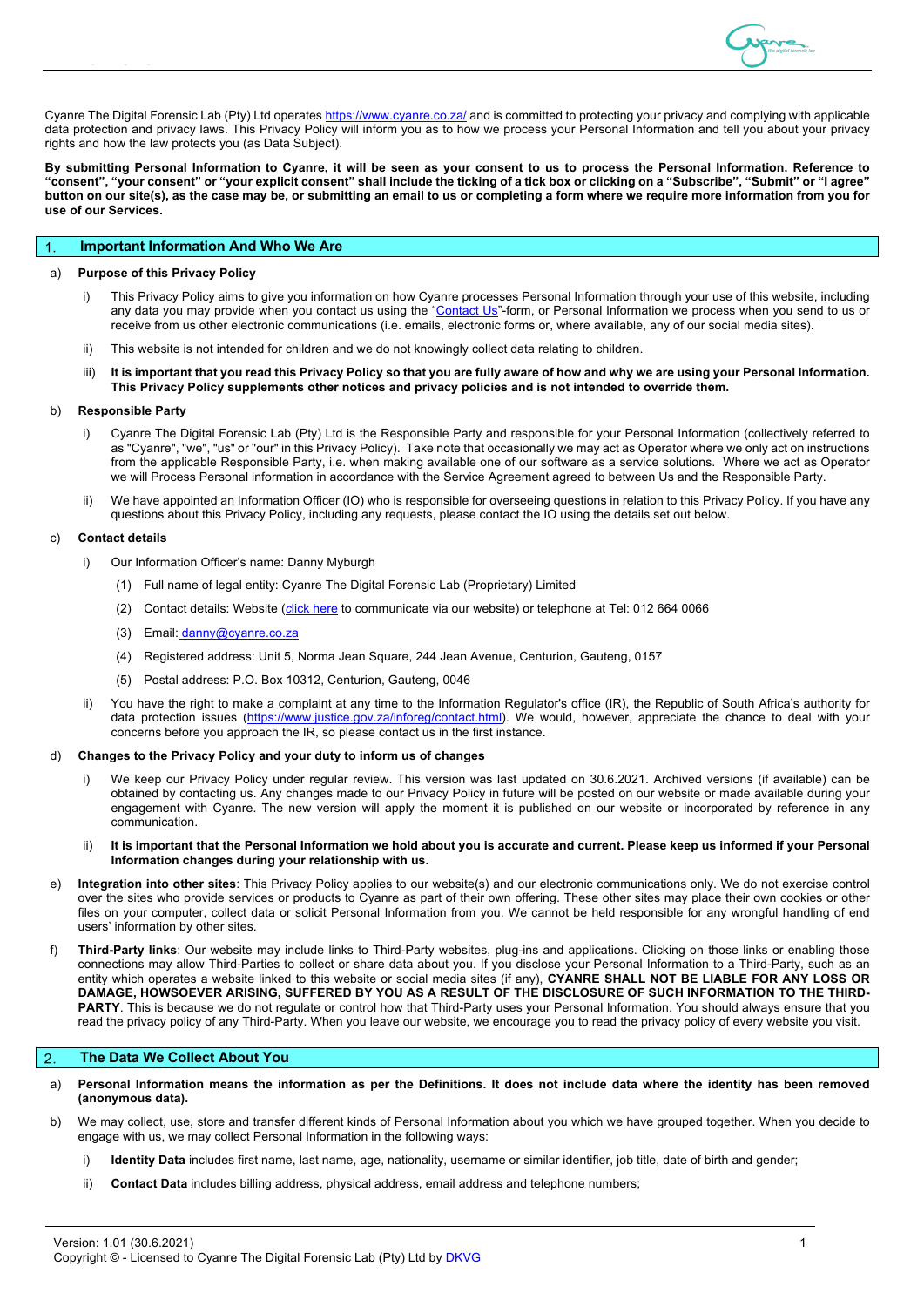

- iii) **Financial Data** includes banking details and/ or payment card details;
- iv) **Transaction Data** includes details about payments to and from you and other details of Services you have accessed on our website;
- v) **Technical Data** includes internet protocol (IP) address, your login data, browser type and version, time zone setting and location, browser plug-in types and versions, operating system and platform, and other technology on the devices you use to access this website;
- vi) **Usage Data** includes information about how you use our website and Services. This information shall include the full Uniform Resource Locators (URL) Clickstream to, through and from our website (including the date and time) and the Services you viewed or searched for, page response times, download errors, length of visits to certain pages, page interaction information (such as scrolling, clicks, and mouseovers) and methods used to browse away from the page and any phone number used to call us, service transaction instructions from and to you via our APIs; or
- vii) **Marketing and Communications Data** includes your preferences in receiving marketing from us and our third parties and your communication preferences.
- c) **COVID-19 Data** includes the prescribed questions we may ask as required by regulations and to ensure a safe and healthy environment, such as whether you have any symptoms or have been in contact with someone who had tested positive for COVID-19.
- d) We also collect, use and share **Aggregated Data** and **Pattern Data** such as (but not limited to) statistical or demographic data or service transactional data for any purpose. Aggregated Data or Pattern Data could be derived from your Personal Information but is not considered Personal Information in law as this data will not directly or indirectly reveal your (the data subject's) identity. For example, we may aggregate your Usage Data to calculate the percentage of users accessing a specific website feature or executing a specific transaction type (where applicable). However, if we combine or connect Aggregated Data or Pattern Data with your Personal Information so that it can directly or indirectly identify you, we will treat the combined data as Personal Information which will be used in accordance with this Privacy Policy.
- e) You may choose to provide additional Personal Information to us, in which event you agree to provide accurate and current information, and not to impersonate or misrepresent any person or entity or falsely state or otherwise misrepresent your affiliation with anyone or anything.
- f) We do not collect any Special Personal Information about you (as a customer). We may Process Special Personal information where we act as an Operator, however will only Process same as per instructions from the Responsible Party as per the agreement between us and the Responsible Party.
- g) **Submission of Personal Information on behalf of another: If you provide information on behalf of someone else, then it is your responsibility to obtain the necessary consent from the person/ user before making the Personal Information available to us. On receipt of Personal Information, we assume that the necessary consent has been obtained and will process the Personal Information as per your instructions. By submitting such Personal Information on behalf of another person/ user, you indemnify us against any Third-Party claim, where such Third-Party claim relates to Personal Information that has been processed without the necessary consent or other available exception allowed by law.**
- h) **If you fail to provide Personal Information: Where we need to collect Personal Information by law, or under the terms of a contract we have with you, and you fail to provide that data when requested, we may not be able to perform the contract we have or are trying to enter into with you (for example, to provide you with Services (including Services for no charge)). In this case, we may have to cancel a Service you have with us, but we will notify you if this is the case at the time.**

### **How Is Personal Information Collected?** 3.

We use different methods to collect data from and about you including through:

- a) **Direct interactions.** You may directly provide us with your Personal Information when you:
	- i) engage with us via Zoom, Skype or any other Video conferencing facility;
	- ii) subscribe to our news letter;
	- iii) sign up for any of our Services;
	- iv) visit our premises
	- v) request marketing material from us;
	- vi) give us feedback; or
	- vii) contact us via our contact form (click here).
- b) **Automated technologies or interactions.** As you interact with our Services or website, we will automatically collect Technical Data about your equipment, browsing actions, patterns and device(s). We collect this Personal Information by using cookies (see clause 4 below), server logs and other similar technologies. We may also receive Technical Data about you if you visit other websites employing our cookies.
- c) **Third-parties or publicly available sources.** We will receive Personal Information about you from various third-parties and public sources as set out below:
	- i) **Technical Data from the following parties:**
		- (1) analytics providers such as Google ("How Google uses information from sites or apps that use our services", (located at https://policies.google.com/technologies/partner-sites)
		- (2) advertising networks; and
		- (3) search information providers.
	- ii) **Contact, Financial and Transaction Data** from providers of technical, payment and delivery services.
	- iii) **Technical and Transactional Data** from Third-Party service providers that provide a service or product to you, subject to your consent to us to collect the information.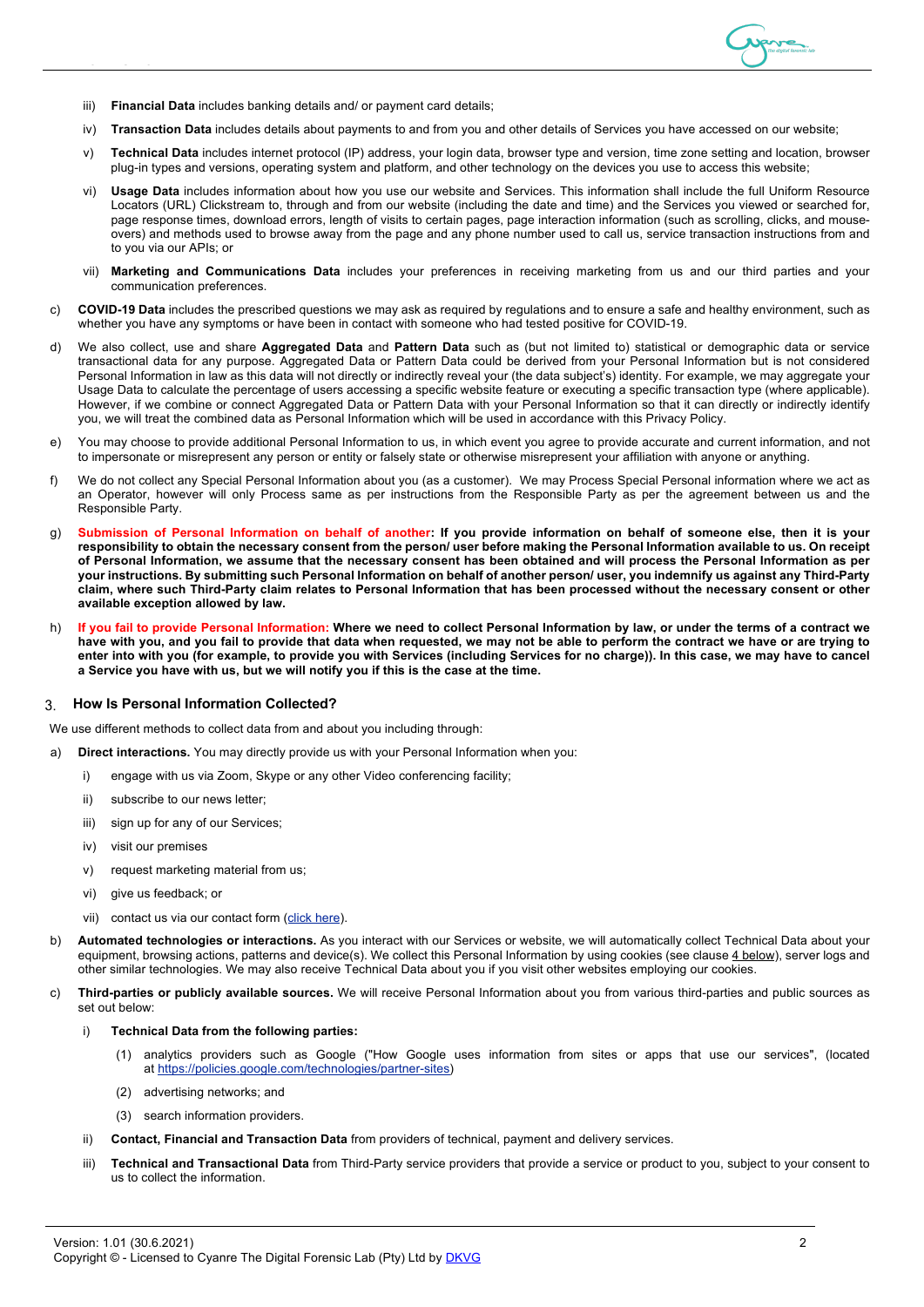

- iv) **Identity and Contact Data** from data brokers or aggregators.
- v) **Identity and Contact Data** from publicly available sources such as CIPC.
- d) **GDPR**. When using Cyanre Services embedded in another site, certain disclosures must be given to and consent obtained from end-users in the European Union where the law requires such disclosures and consents. For end users in the European Union you must use commercially reasonable efforts to ensure that an end user is provided with clear and comprehensive information about this site's policies. If you have end users in the European Union, you will need to ensure that your use of the system complies with the General Data Protection Regulation (GDPR).

### **Cookies**  $\overline{4}$

a) Refer to our Cookies Policy.

### **How We Use Your Personal Information** 5

- a) We will not sell your Personal Information. We will only use Personal Information within the framework of the law. Most commonly, we will use Personal Information in the following circumstances:
	- i) where you have given us your consent; or
	- ii) where we need to perform the contract we are about to enter into or have entered into with you; or
	- iii) where it is necessary for our legitimate interests (or those of a Third-Party) and your interests and fundamental rights do not override those interests; or
	- iv) where we need to comply with a legal obligation.
- b) We will get your consent before sending Third-Party direct-marketing communications to you via email or text message. You have the right to withdraw consent to marketing at any time by contacting us or using such automated facilities made available by us.

### c) **Purposes for which we will use Personal Information**:

- i) We have set out in the table below a description of all the ways we plan to use Personal Information, and which of the legal bases we rely on to do so. We have also identified what our legitimate interests are where appropriate.
- ii) Note that we may process Personal Information for more than one lawful ground depending on the specific purpose for which we are using the data. Please contact us if you need details about the specific legal ground, we are relying on to process your Personal Information where more than one ground has been set out in the table below.
- d) Cyanre only shares Personal Information with other companies or individuals outside of Cyanre in the following circumstances:
	- i) We have your consent. We may require informed consent for the sharing of any Special Personal Information (where applicable).
	- ii) We may provide such information to collaborating companies or other trusted businesses or persons for the purpose of processing Personal Information on our behalf. We require that these parties agree to process such information based on our instructions and in compliance with this Privacy Policy and any other appropriate confidentiality and security measures.
	- iii) We have a good faith belief that access, use, preservation or disclosure of such information is reasonably necessary to:
		- (1) satisfy any applicable law, regulation, legal process or enforceable governmental request;
		- (2) enforce applicable Terms of Use, including investigation of potential violations thereof;
		- (3) detect, prevent, or otherwise address fraud, security or technical issues; or
		- (4) protect against imminent harm to the rights, property or safety of Cyanre, our Personnel, users of this website or the public as required or permitted by law.

| <b>Purpose/Activity</b>                                                                          | Type of data                           | Lawful basis for processing including basis of<br>legitimate interest                     |
|--------------------------------------------------------------------------------------------------|----------------------------------------|-------------------------------------------------------------------------------------------|
| To receive newsletters / communication as<br>customer<br>To sign you up for our newsletter where | (a) Identity and                       | Existing customer (as per POPIA)                                                          |
| you're not a customer yet                                                                        | (b) Contact                            | Your Consent                                                                              |
| To process and assist with payment for                                                           | (a) Identity,                          | (a) Performance of a contract with you                                                    |
| executed<br>Products<br><b>Services</b><br>or<br>requested by you:                               | (b) Contact.                           | (b) Necessary for our legitimate interests (to recover<br>debts due to us)                |
| (a) Manage payments, fees and charges                                                            | (c) Financial,                         | TAKE NOTE: we do not store credit card                                                    |
| (b) Collect and recover money owed to                                                            | (d) Transaction,                       | information – we use Third-Party service providers                                        |
| us                                                                                               | (e) Marketing<br>and<br>Communications | to execute transactions where you use your card.<br>You should read their privacy policy. |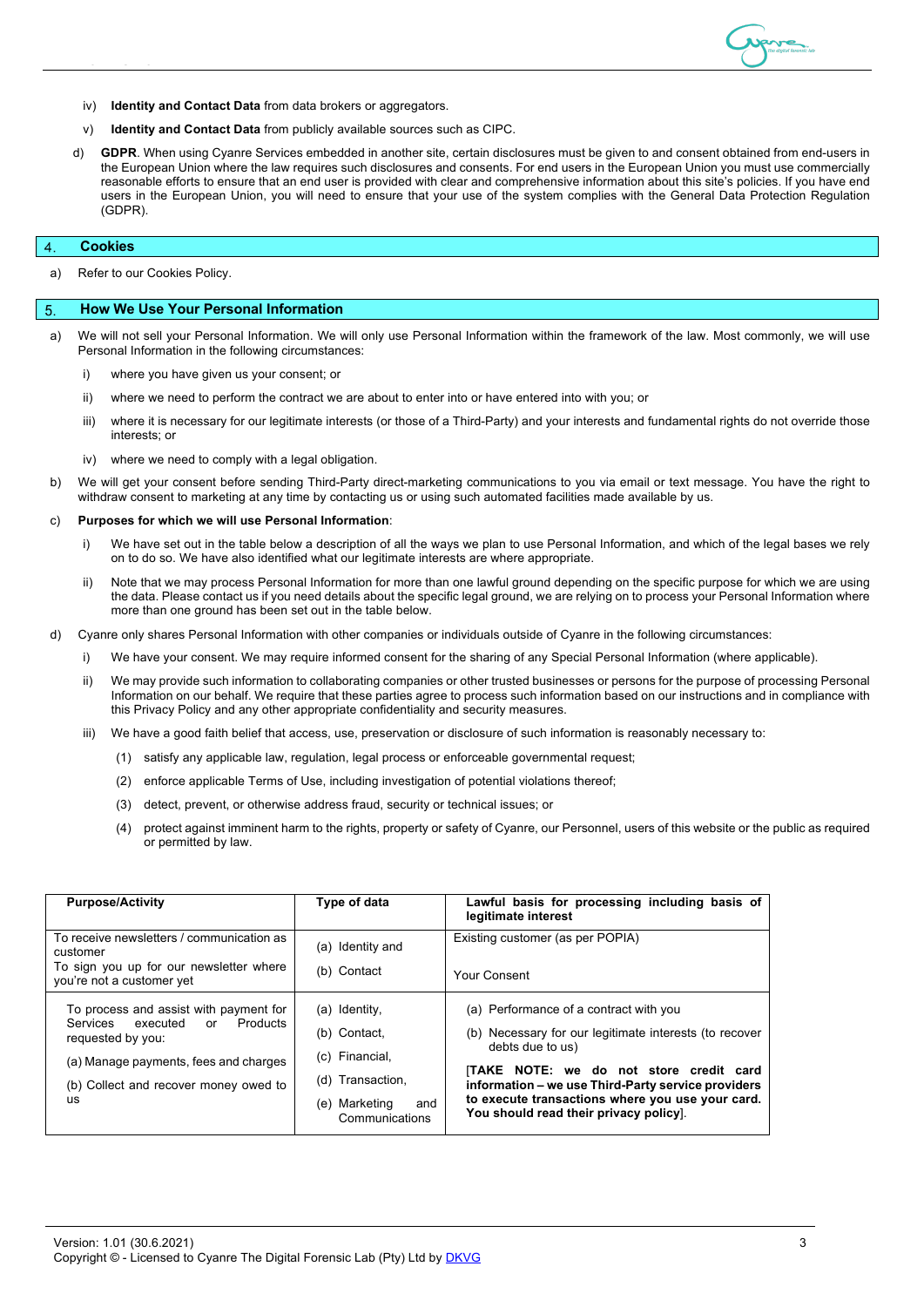

| To manage our relationship with you as<br>client:<br>(a) To deliver the Services<br>(b) Notifying you about changes to our<br>terms or Privacy Policy or Service<br>conditions<br>(where<br>terms<br>and<br>applicable)<br>(c) To reply to your submission via our<br>"Contact Us" page | (a) Identity,<br>(b) Contact.<br>(c) Financial Data<br>(d) Marketing<br>and<br>Communications,<br>(e) COVID-19 Data | Performance of a contract with you<br>(a)<br>(b) Necessary to comply with a legal obligation<br>Necessary for our legitimate interests (to keep our<br>(c)<br>records updated and to study how clients use our<br>Services)                                                 |
|-----------------------------------------------------------------------------------------------------------------------------------------------------------------------------------------------------------------------------------------------------------------------------------------|---------------------------------------------------------------------------------------------------------------------|-----------------------------------------------------------------------------------------------------------------------------------------------------------------------------------------------------------------------------------------------------------------------------|
| To administer and protect our business,<br>website and other electronic platforms<br>(including troubleshooting, data analysis,<br>testing, system maintenance, support,<br>reporting and hosting of data)                                                                              | Identity,<br>(a)<br>(b) Contact,<br>(c) Technical                                                                   | (a) Necessary for our legitimate interests (for running our<br>business, provision of administration and IT services,<br>network security, to prevent fraud and in the context<br>of a business reorganisation exercise)<br>(b) Necessary to comply with a legal obligation |
| To deliver relevant website content and<br>advertisements to you and measure or<br>understand the effectiveness of the<br>advertising we serve to you, if and when<br>we direct advertisements to you                                                                                   | (a) Identity,<br>(b) Contact,<br>(c) Usage,<br>(d) Marketing<br>and<br>Communications,<br>(e) Technical             | Necessary for our legitimate interests (to study how clients<br>use our Services, to develop them, to grow our business<br>and to inform our marketing strategy)                                                                                                            |
| To use data analytics to improve our<br>Services.<br>marketing,<br>website.<br>client<br>relationships and experiences                                                                                                                                                                  | (a) Technical,<br>(b) Usage                                                                                         | Necessary for our legitimate interests (to define types of<br>clients for our Services, to keep our website updated and<br>relevant, to develop our business and to inform our<br>marketing strategy)                                                                       |
| make<br>suggestions<br>To<br>and<br>recommendations to you about Services<br>that may be of interest to you                                                                                                                                                                             | (a) Identity,<br>(b) Contact.<br>(c) Technical,<br>(d) Usage,<br>Marketing<br>(e)<br>and<br>Communications          | Necessary for our legitimate interests (to develop our<br>Services and grow our business)                                                                                                                                                                                   |

e) **Marketing:** We strive to provide you with choices regarding certain Personal Information uses, particularly around marketing and advertising (where applicable).

# i) **Promotional offers from us**

- (1) As a Customer:
	- (a) When you acquire any of our Services or make use of our website (browse wrap agreement) we will deal with you as a customer under the POPIA;
	- (b) We will use your Identity and Contact information to submit to you information/material of our other services and/or products that are related and that we feel may be of interest to you.
	- (c) Important: you may ask us on submission of your Identity, and Contact information not to send you the above-mentioned information. At any time subsequent to our initial engagement you can make use of the opting out options under par. **Error! Reference source not found.**iii) below;

# (2) Not a customer of yet:

- We may collect through one of our employees or through our mailing system your email address; however
- (b) Before we use same for any direct marketing purposes we will ask you for Consent (opt-in) prior to sending you direct marketing material.

## ii) **Third-party marketing.**

- (1) We will get your express opt-in consent before we share your Personal Information with any Third-Party for marketing purposes.
- (2) TAKE NOTE: We may provide (without your consent) Third-Party marketing parties/ advertisers with anonymous aggregate information (Aggregate Data (see above)) about our users (for example, we may inform them that 500 men aged under 30 have clicked on a specific product or advertisement on any given day). We may also use such aggregate information to help advertisers reach the kind of audience they want to target (for example, women in a specific region). We may make use of the Personal Information we have collected from you to enable us to comply with our advertisers' wishes by displaying their advertisement to that target audience. **IMPORTANT: We do not disclose information about identifiable individuals to our advertisers**.

# iii) **Opting out.**

- (1) You can ask us or Third-Parties to stop sending you marketing messages at any time on the email communication or by contacting us at any time and requesting to op-out of our marketing services.
- (2) Where you opt out of receiving these marketing messages, this will not apply to Personal Information provided to us as a result of a Service purchase, Service experience or other transactions.
- iv) **Cookies:** You can set your browser to refuse all or some browser cookies, or to alert you when websites set or access cookies. If you disable or refuse cookies, please note that some parts of this website may become inaccessible or not function properly.

# f) **Change of purpose**.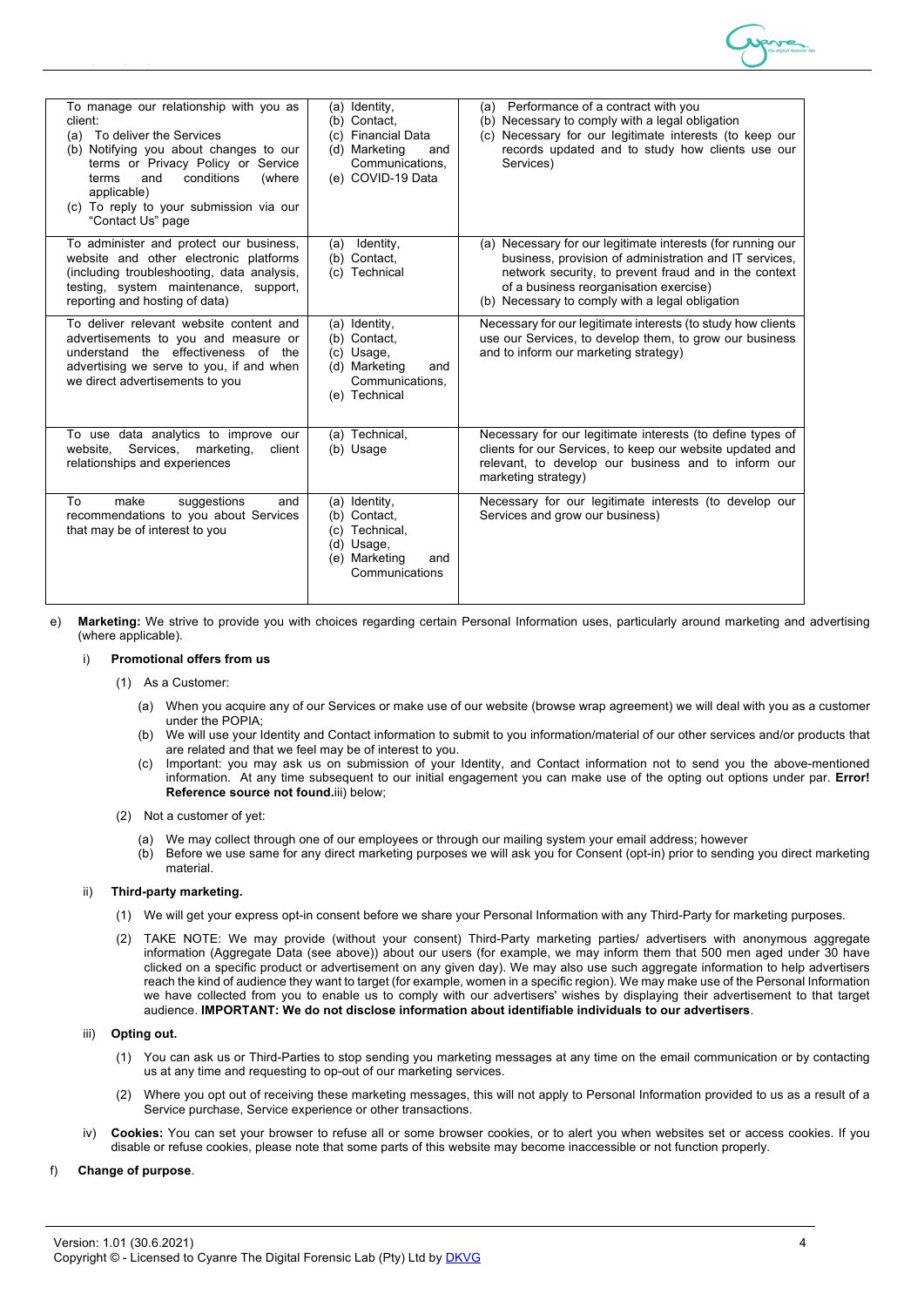

- i) We will only use your Personal Information for the purposes for which we collected it, unless we reasonably consider that we need to use it for another reason and that reason is compatible with the original purpose. If you wish to get an explanation as to how the processing for the new purpose is compatible with the original purpose, please contact us.
- ii) If we need to use your Personal Information for an unrelated purpose, we will notify you and we will explain the legal basis which allows us to do so.
- iii) Please note that we may process your Personal Information without your knowledge or consent, in compliance with the above rules, where this is required or permitted by law.

### **Disclosures Of Personal Information** 6

- a) We may share Personal Information with the parties set out below for the purposes set out in the table above.
	- i) **Internal Third-Parties** as set out in the Definitions. Where we share Personal Information to collaborating companies/ partners/ agents, as the case may be, we ensure your Personal Information is protected by requiring all Internal Third-Parties to follow this Policy when processing your Personal Information.
	- ii) **External Third-Parties** as set out in the Definitions.
	- iii) **Third-Parties** to whom we may choose to sell, transfer or merge all or parts of our business or our assets. Alternatively, we may seek to acquire other businesses or merge with them. If a change happens to our business, then the new owners may use your Personal Information in the same way as set out in this Privacy Policy.
- b) We require all Third-Parties to respect the security of your Personal Information and to treat it in accordance with the law. We do not allow our Third-Party service providers to use your Personal Information for their own purposes and only permit them to process your Personal Information for specified purposes and in accordance with our instructions.

### **International Transfers**  $\overline{7}$

- a) Some of our External Third-Parties may be based outside South Africa, so their processing of your Personal Information could involve a transfer of data outside the Republic.
- b) Whenever we transfer your Personal Information out of the Republic, we ensure a similar degree of protection is afforded to it by ensuring at least one of the following safeguards is implemented:
	- i) We will only transfer your Personal Information to countries that have appropriate data protection and privacy legislation to protect your Personal Information.
	- ii) Where we use certain service providers, we conclude an agreement with them to confirm that your Personal Information is confidential, they can only process on our instructions and that they should establish and maintain appropriate technological and organisational measurements to protect your Personal Information.
	- iii) Where we use providers based in the US, we may transfer data to them if they are part of the Privacy Shield which requires them to provide protection to personal information similar to the conditions under the POPI Act, which we believe are good principles to ensure compliance.
- c) By submitting your Personal Information to us you consent to the transfer of your Personal Information outside the borders of South Africa (when required).

### 8 **Data Security**

- a) We have put in place appropriate technological and organisational measures to prevent Personal Information from being accidentally lost, used or accessed in an unauthorised way, altered or disclosed. In addition, we limit access to Personal Information to those employees, agents, contractors and other third-parties who have a business need to know. They will only process Personal Information on our instructions, and they are subject to a duty of confidentiality.
- b) We have put in place procedures to deal with any suspected Personal Information breach and will notify you and any applicable regulator of a breach where we are legally required to do so.

### 9 **Data Retention**

### **How long will we use your Personal Information for?**

- a) We will only retain your Personal Information for as long as reasonably necessary to fulfil the purposes we collected it for, including for the purposes of satisfying any legal, regulatory, tax, accounting or reporting requirements. We may retain your Personal Information for a longer period in the event of a complaint or if we reasonably believe there is a prospect of litigation in respect of our relationship with you.
- b) To determine the appropriate retention period for Personal Information, we consider the amount, nature and sensitivity of the Personal Information, the potential risk of harm from unauthorised use or disclosure of your Personal Information, the purposes for which we process your Personal Information and whether we can achieve those purposes through other means, and the applicable legal, regulatory, tax, accounting or other requirements.
- c) By law we have to keep basic information about our clients (including Contact, Identity and Transaction Data) for five years after they cease being clients for tax purposes.
- d) In some circumstances you can ask us to delete your data: see 12 below for further information.
- e) In some circumstances we will anonymise your Personal Information (so that it can no longer be associated with you) for research or statistical purposes, in which case we may use this information indefinitely without further notice to you.

### $10.$ **Records**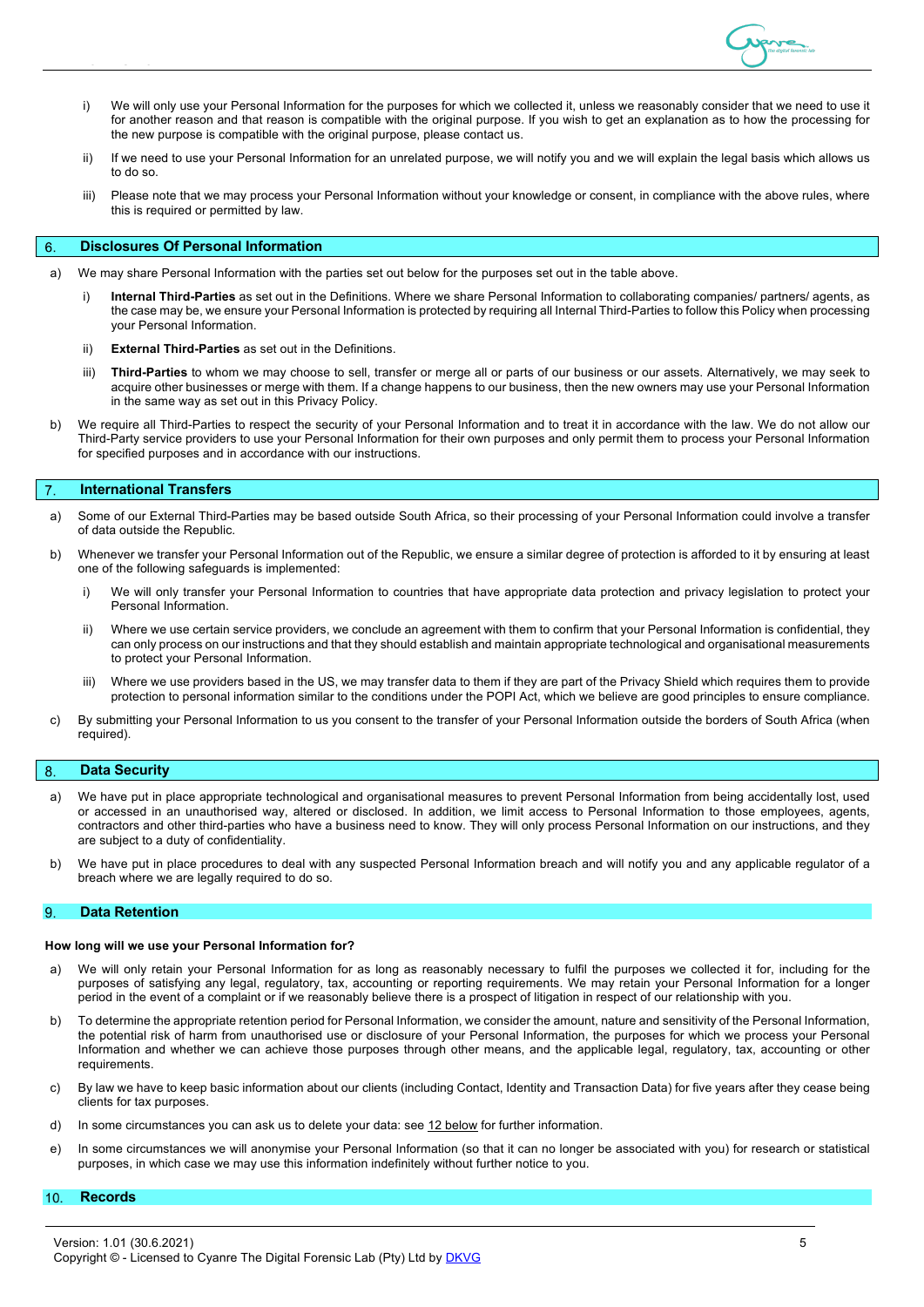

We will keep detailed, accurate and up-to-date written records regarding any Processing of Personal Information it carries out, including but not limited to, the access, control and security of the Personal Information and approved subcontractors, the processing purposes, categories of processing, any transfers of Personal Information to a third country and related safeguards, the instructions as received from our customers and a general description of the technical and organisational security measures and retention and destruction of Personal Information.

### **Social Media**  $11.$

- a) Our website or Services may, in certain circumstances, provide you with social plug-ins from various social media networks. If you choose to interact with a social network such as Facebook, Instagram or LinkedIn (for example by registering an account or click on the links from our website), your activity on our website will also be made available to that social network. This is necessary for the performance of your contract with us which allows you to interact with a social network. If you are logged in on one of these social networks during your visit to our website or are interacting with one of the social plug-ins, the social network might add this information to your respective profile on this network based on your privacy settings. If you would like to prevent this type of information transfer, please log out of your social network account before you enter our website, or change the necessary privacy settings, where possible.
- b) Communication, engagement and actions taken through external social media networks that we participate in are custom to the terms and conditions as well as the privacy policies held with each social media platform respectively.
- c) You are advised to use social media networks wisely and communicate/ engage with them with due care and caution in regard to their own privacy policies. **PLEASE NOTE: WE WILL NEVER ASK FOR PERSONAL OR SENSITIVE INFORMATION THROUGH SOCIAL MEDIA NETWORKS AND ENCOURAGE USERS, WISHING TO DISCUSS SENSITIVE DETAILS OR TO RESOLVE ISSUES/ CONCERNS, TO CONTACT US THROUGH PRIMARY COMMUNICATION CHANNELS SUCH AS BY TELEPHONE OR EMAIL.**
- d) Our social media network page(s) may share web links to relevant web pages. By default, some social media platforms shorten lengthy URL's. You are advised to exercise caution and due care before clicking on any shortened URL's published on social media platforms by this website. Despite our best efforts to ensure that only genuine URL's are published, many social media platforms are prone to spam and hacking and therefore our website and its owners cannot be held liable for any damages or implications caused by visiting any shortened links.

### $12.$ **Your Legal Rights**

- a) Under certain circumstances, you have the following rights under data protection laws in relation to your Personal Information:
	- i) **Request for Access**: Request access to Personal Information (commonly known as a "data subject access request"). There may be a fee associated with this request – see c) below. This enables you to receive a copy of the Personal Information we hold about you and to check that we are lawfully processing it. See our Promotion of Access to Information Manual ("PAI Manual").
	- ii) **Request Correction** of the Personal Information that we hold about you. This enables you to have any incomplete or inaccurate data we hold about you corrected, though we may need to verify the accuracy of the new data you provide to us.
	- Request erasure of your Personal Information. This enables you to ask us to delete or remove Personal Information where there is no good reason for us continuing to process it. You also have the right to ask us to delete or remove your Personal Information where you have successfully exercised your right to object to processing (see below), where we may have processed your information unlawfully or where we are required to erase your Personal Information to comply with local law. Note, however, that we may not always be able to comply with your request of erasure for specific legal reasons which will be notified to you, if applicable, at the time of your request. Take Note: Erasure of your Personal Information shall further not limit our rights in terms of Aggregate Data and Pattern Data
	- iv) **Object to processing** of your Personal Information where we are relying on a legitimate interest (or those of a third-party) and there is something about your particular situation which makes you want to object to processing on this ground, as you feel it impacts on your fundamental rights and freedoms. You also have the right to object where we are processing your Personal Information for direct marketing purposes. In some cases, we may demonstrate that we have compelling legitimate grounds to process your information which override your rights and freedoms.
	- Request restriction of processing of your Personal Information. This enables you to ask us to suspend the processing of your Personal Information in the following scenarios:
		- (1) If you want us to establish the data's accuracy.
		- (2) Where our use of the data is unlawful, but you do not want us to erase it.
		- (3) Where you need us to hold the data even if we no longer require it as you need it to establish, exercise or defend legal claims.
		- (4) You have objected to our use of your data, but we need to verify whether we have overriding legitimate grounds to use it.
	- vi) **Request the transfer** of your Personal Information to you or to a third-party. We will provide to you, or a third-party you have chosen, your Personal Information in a structured, commonly used, machine-readable format. Note that this right only applies to automated information which you initially provided consent for us to use or where we used the information to perform a contract with you. Contact us if you need to transfer your Personal Information.
	- vii) **Withdraw consent** at any time where we are relying on consent to process your Personal Information. However, this will not affect the lawfulness of any processing carried out before you withdraw your consent. If you withdraw your consent, we may not be able to provide certain Services to you. We will advise you if this is the case at the time you withdraw your consent.
	- b) If you wish to exercise any of the rights set out above, please contact us at the details mentioned at **1.c) above**.
- c) **Fee required:** Apart from any prescribed fees under any applicable data protection legislation, you will not have to pay a fee to access your Personal Information (or to exercise any of the other rights). However, we may charge a reasonable fee if your request is clearly unfounded, repetitive or excessive. Alternatively, we could refuse to comply with your request in these circumstances.
- d) **What we may need from you:** We may need to request specific information from you to help us confirm your identity and ensure your right to access your Personal Information (or to exercise any of your other rights). This is a security measure to ensure that Personal Information is not disclosed to any person who has no right to receive it. We may also contact you to ask you for further information in relation to your request to speed up our response.